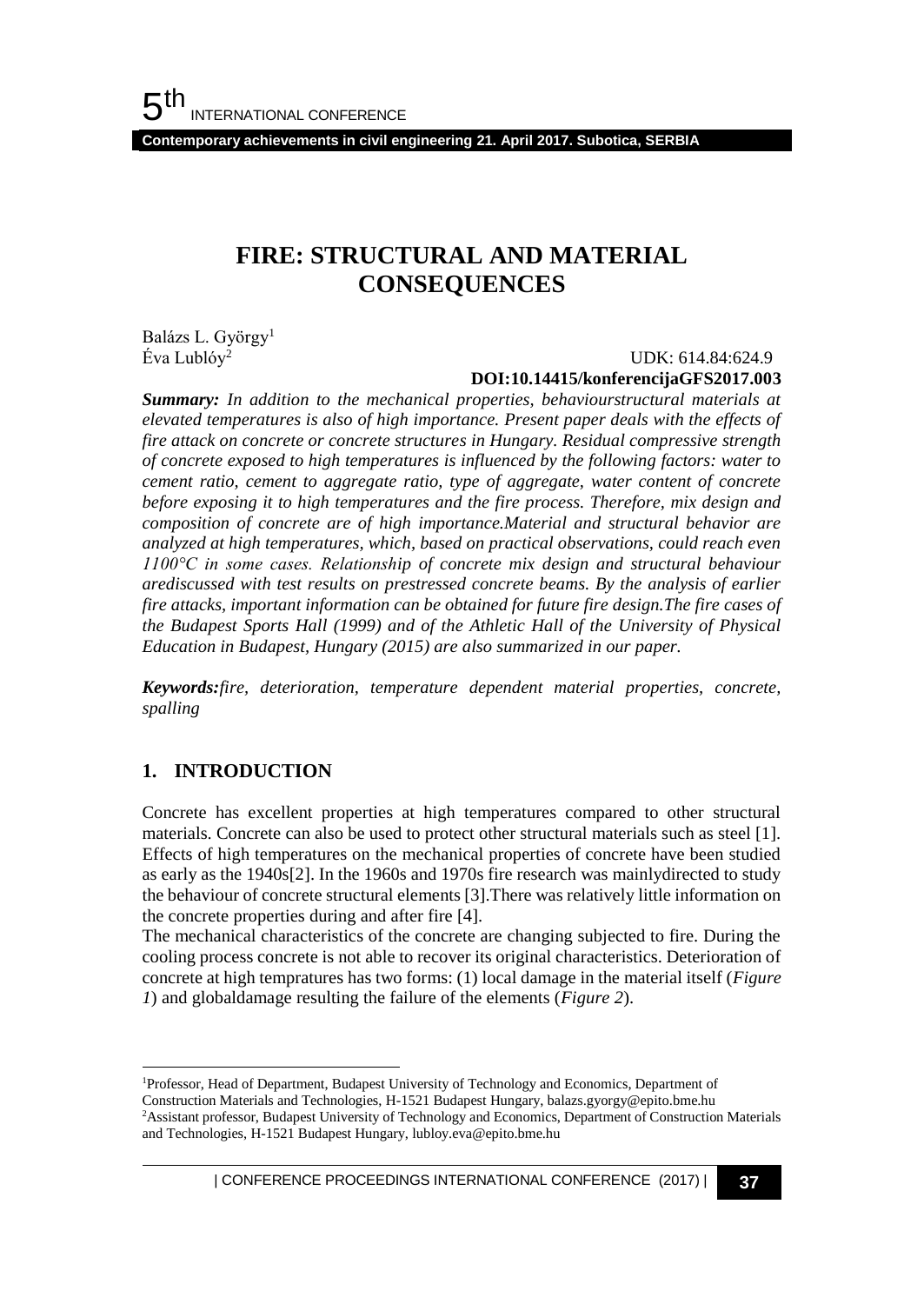Temperature influences are reflected in changes of physical and mechanical properties of concrete. Residual compressive strength of concrete exposed to high temperatures is influenced by the following factors [5]:





*Figure 1.* Damage of concrete *Figure 2*. Damage of structure (http://www.polizia.ti.ch)

- (1) water to cement ratio,
- (2) cement to aggregate ratio,
- (3) type of aggregate,
- (4) type of cement,
- (5) water content of concrete before exposing it to high temperatures and
- (6) fire process.

Spalling of concrete cover may have two main reasons: (1) internal vapour pressure (mainly for conventional concretes) and (2) overloading of concrete compressed zones (mainly for high strength concretes).

## **2. OUR EXPERIMENTAL STUDIES**

Purpose of our experimental study was to improve fire resistance of a typical thin webbed prestressed pretensioned concrete roof girder. Owing the small thickness of the web (*Fig. 4),* special considerations were needed to modify the composition of concrete mix. The reference concrete grade was C50/60.

## **2. 1 Testing of material properties**

Preliminary fire tests indicated inadequate fire resistance of a typical thin webbed (60 mm, thickness), prestressed pretensioned roof girder. The self-compacting concrete (SCC) mix included limestone as filling material. Cement type was CEM I 42.5 N. This composition and the very low thickness of web resulted early spalling of concrete cover.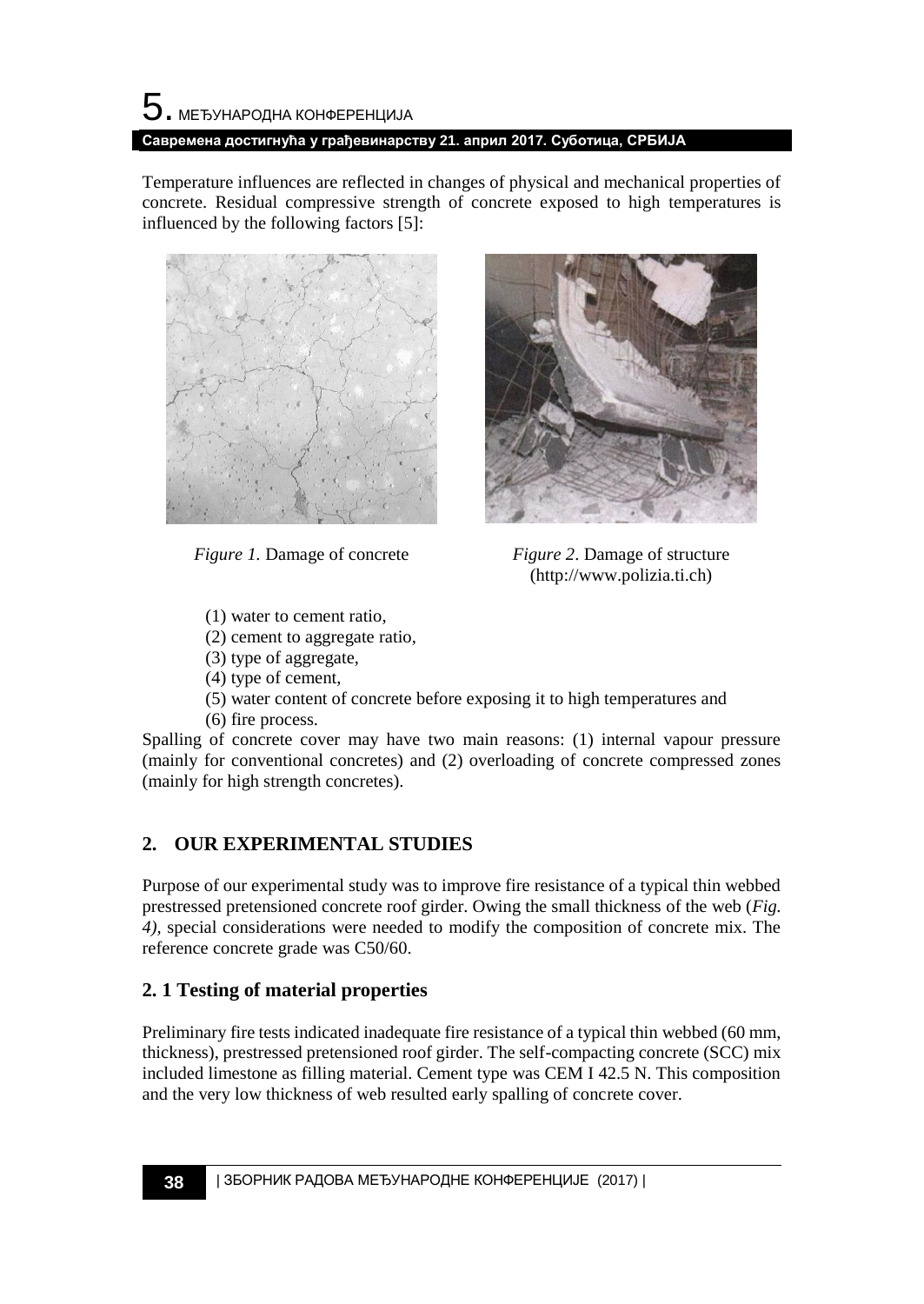#### 5 th INTERNATIONAL CONFERENCE

#### **Contemporary achievements in civil engineering 21. April 2017. Subotica, SERBIA**

In order to be able to improve fire resistance of the concrete mix as well as that of the girder, our intension was directed to optimize the concrete mix without changing the geometry of thegirder. Therefore, we decided to modify the concrete composition:

- 1. changing the filling material from limestone to slag in addition to (*Table 1*)
- 2. adding polypropylene fibres to the mix  $(1\text{kg/m}^3 \text{ or } 2\text{kg/m}^3, (Table 1).$

| Concrete         | filling material | PPfibres           | material test                    | beam |
|------------------|------------------|--------------------|----------------------------------|------|
| mix              |                  |                    | $20^{\circ}$ C, $600^{\circ}$ C, | test |
|                  |                  |                    | $800^{\circ}$ C                  |      |
| Mix <sub>1</sub> | limestone        | $0 \text{ kg/m}^3$ |                                  |      |
| (reference)      |                  |                    |                                  |      |
| Mix <sub>2</sub> | limestone        | $1 \text{ kg/m}^3$ |                                  |      |
| Mix 3            | limestone        | $2 \text{ kg/m}^3$ |                                  |      |
| Mix <sub>4</sub> | slag             | kg/m <sup>3</sup>  |                                  |      |

*Table 1. Test parameters (all other parameters were the same for the mixes)*

Material tests were carried out on cube specimens of 150 mm sides kept 2 hours on 600 °C or 800°C then cooled down to room temperature. Material tests were carried out at the Department of Constructions Materials and Technologies, Budapest University of Technology and Economics. In case of our reference mix (Mix 1) a special type of failure occurred during the heating process within the temperature range of 600 to 800°C. Some corners of the cube specimens cracked off. This phenomenon could be explained by the stress concentrations in corner regions due to the high temperatures. Stress concentrations in the corners may indicate deterioration of structural performance of an element or possible spalling of concrete cover. By addition of 1 kg/m<sup>3</sup> polypropylene fibres, failure of the specimen (corner cracking) did not occur, however, surface cracking was observed.By further increase of fibre content 2 kg/m<sup>3</sup> PP fibres instead of kg/m<sup>3</sup>, the relative residual compressive strength decreased by about 8%. We have observed the highest relative residual compressive strength by changing the filling material from limestone to slag and including also 1 kg/m<sup>3</sup> polypropylenefibres subjected to 800 $^{\circ}$ C *(Figure 3).*



*Figure 3.Measured relative, residual compressive strength values for tested concrete mixes with 800°C (every point is an average of 3 measurements, relative values are related to those at 20°C)*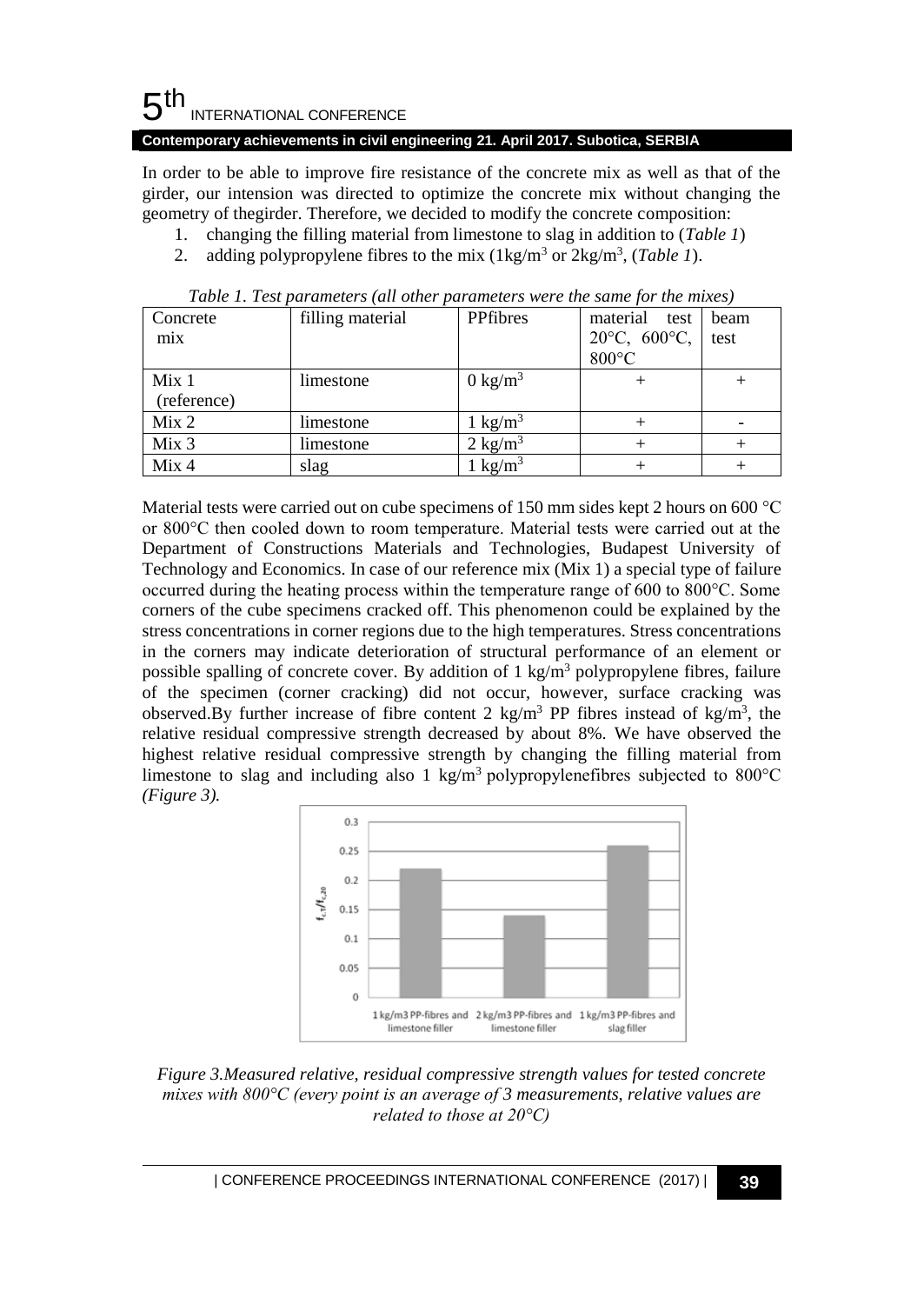#### **Савремена достигнућа у грађевинарству 21. април 2017. Суботица, СРБИЈА**

#### **2. 2 Tests with beam elements**

Fire tests on beam specimens were carried out with mixes 1, 3 and 4 (*see Table 1*), in Fire Laboratory of ÉMI Nonprofit Ltd. The heating curve for the furnace was the following:

$$
T = 345 \log_{10} (8 t + 1) + 20
$$

where

T is the average furnace temperature  $(°C)$ 

t is the time (min).

The temperature increase was controlled by thermocouples during the heating process.



*Figure 4.*Tested beam specimens [6] a) Cross - section of beam b) View of beam

The length of beams was 3.4 m. The prestressing force was 130 kN. First, the beam was loaded with P=2  $\times$  350 kN during the fire test *(Figure 4)*. Test beam with reference mix (Mix 1) failed in 12 minutes owing to the complete spalling of concrete cover of the web (*Fiure5*). Test beam with Mix 2 including 1 kg/m<sup>3</sup> polypropylene fibres failed in 42 minutes in shear (without spalling of concrete cover).Test beam with Mix 4 including 1  $kg/m<sup>3</sup>$  polypropylene fibres and slag as filling material instead of lime stone failed in 67 minutes in shear (without spalling of concrete cover).





*Figure 5.Beam with the reference* Figure 6.Beam with Mix 4 after failure *concrete (Mix 1) after failure2010, Szentendre, Hungary [7]*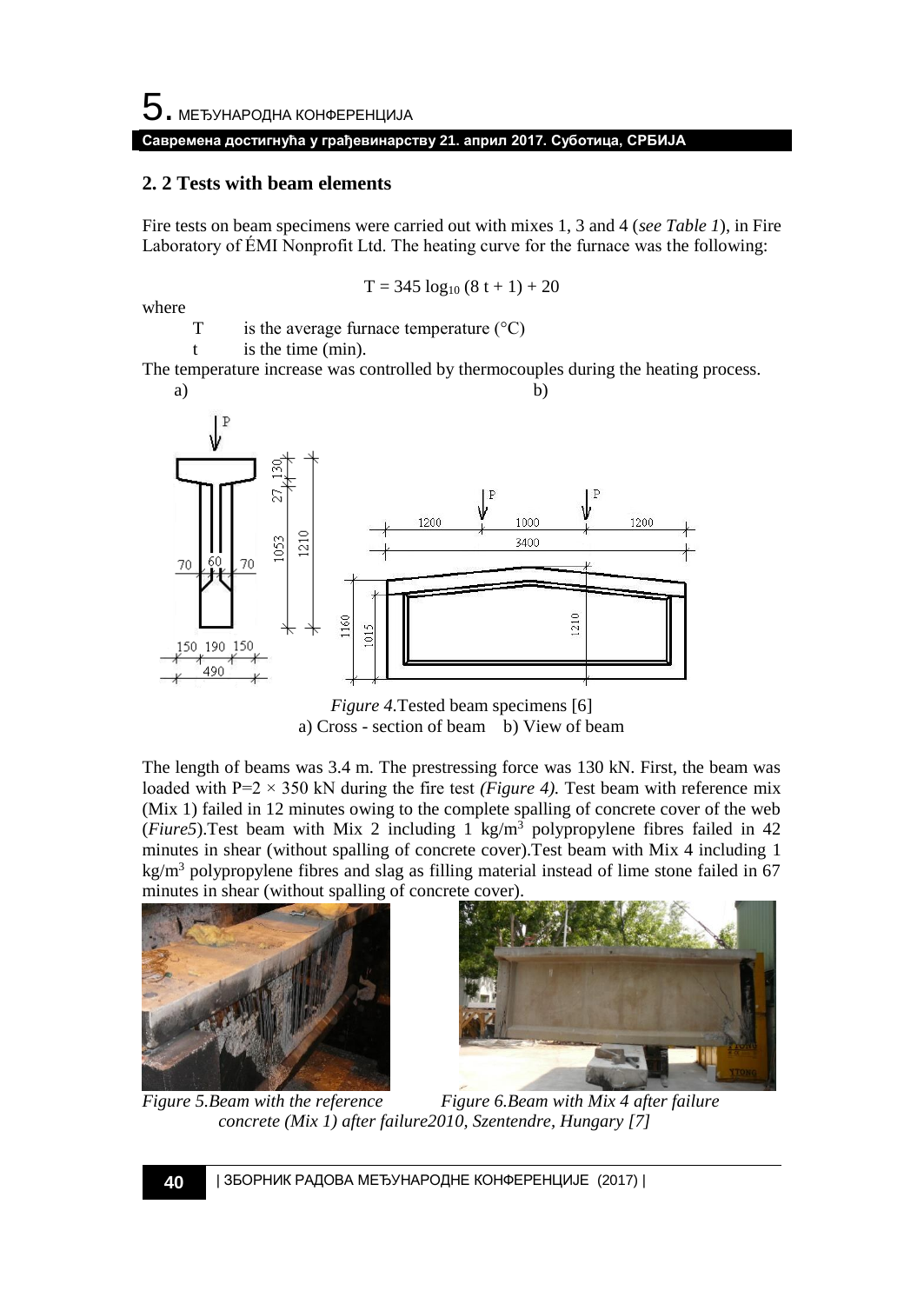#### 5 th INTERNATIONAL CONFERENCE

#### **Contemporary achievements in civil engineering 21. April 2017. Subotica, SERBIA**

## **3. RECENTLARGE FIRE CASES IN BUDAPEST**

*The Budapest Sports Hall* in Budapest, Hungary was designed in the period from 1974 to 1978. The diameter and the height of the double-walled cylindrical hall were 120 and 26 meters, respectively. In the rectangular jetty attached to the main building, the training halls were located [8]. For the roofing of the Sports Hall a cable covering technique was used that was developed and tested in the Soviet Union. The hall's structural system was mainly composed of two parts: at firs the circularly positioned rows of pillars bearing the purely steel structure cable suspension roof and the steelwork supporting the upper floors of the ring-shaped building, secondly the reinforced concrete structure grandstand encircling the arena, as well as the connected 1st and 2nd floor ceiling-elements. In general, the bearing structural elements of the building were made of reinforced concrete. The Budapest Sports Hall became a favourite venue of business seminars, and general meetings of banks and share companies [9]. Not only the inflammable materials were destroyed or damaged by the fire of 15 December 1999, but the bearing structure suffered also permanent deformations and structural damage in the materials, therefore, the demolishion of the Sports Hall was decided [10].

The intensity of the fire can be judged from its long duration (3 hours), and from the extent of the damage of different structures. Based on the damages caused by this particular fire case, the general conclusion may be drawn that large part of the structure were exposed to high temperature (800-900 °C, or incidentally even higher) for long duration [11].

No considerable damage could be observed by visual observation of the load bearing structure. At some parts signs of dislocation and inside tension could be ascertained. The concrete fittings at the ends of the beams weighing on pillars partly broke off.

Fire damages in the ground level were so severe  $\text{-}$ especially in the area close to the arena ̶that such deformations could be noticed which locally endangered the stability of the building's bearing structures. The bounding reinforced concrete masonry of the arena was severely damaged by the fire, and a considerable part of its surface became cracked and broken. At some parts the reinforced concrete beams and U-panels were broken and cracked, where the concrete was pink-coloured. 70-80% of the floor structure was also considerably cracked and broken.



*Figure 7*. The deformed steel rings, Budapest Sports Hall, Dec. 1999[10]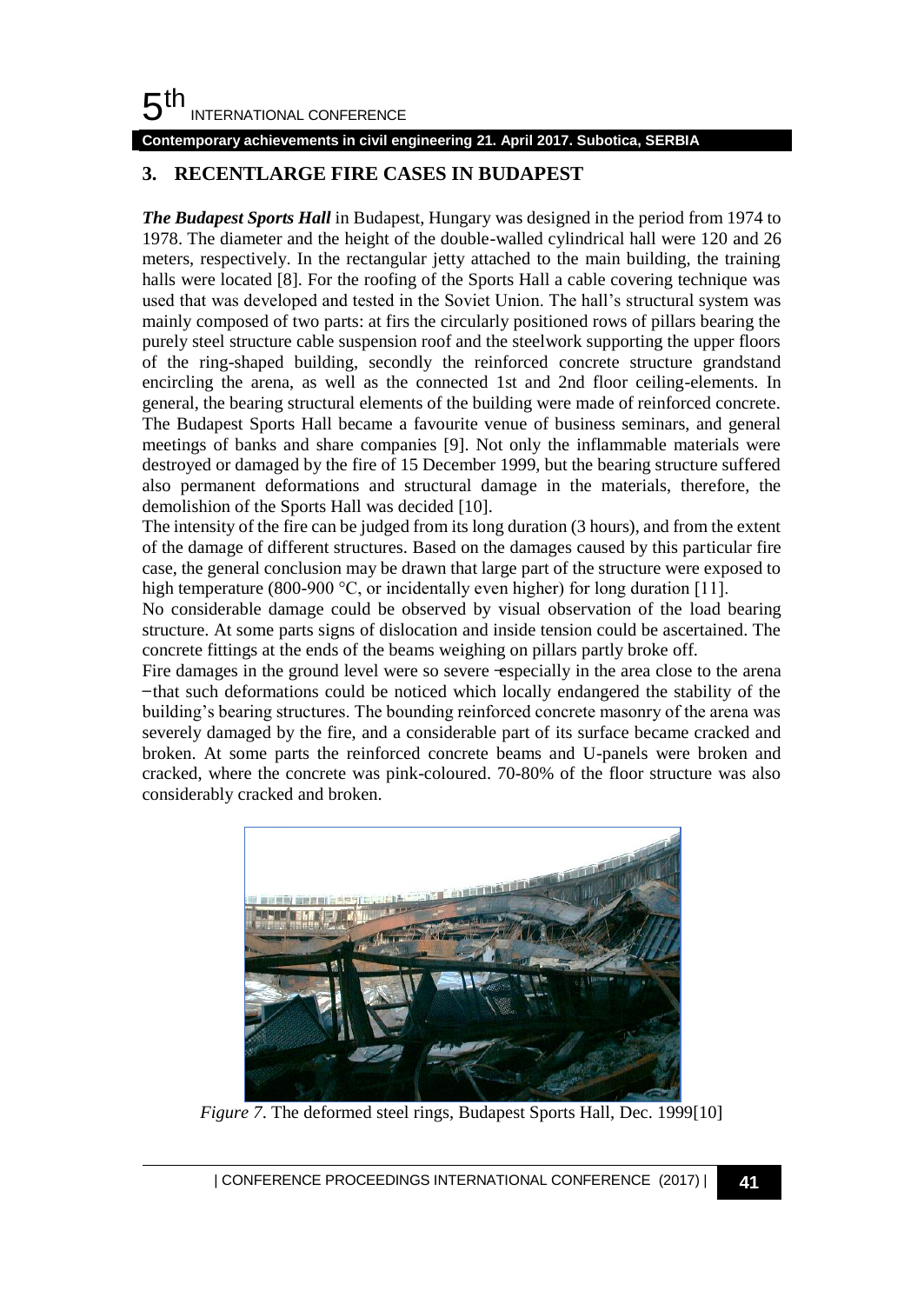#### **Савремена достигнућа у грађевинарству 21. април 2017. Суботица, СРБИЈА**

There were cracks on the concrete structures of the 1st and 2nd floors, however these did not influence considerably the bearing capacity and stability of the structure. On the 1st floor 25%, while on the 2nd floor 10-15% of the bearing structures deteriorated in such an extent that measures had to be taken. The most considerable strength and structural damages were observed in the materials of the area of the cloakroom on the 1st floor, where, all concrete structures suffered strong or medium damages. The damages of the pillars were not significant, however the displacements and cracks implied structural movements. On the basis of inspection it could be said that the 2nd floor suffered lower fire attack; here, damages of smaller extent of probably local character occurred. The bearing structures suffered the most severe damages on the 3rd floor. The steel structures suffered considerable deformations *(Figure 7)* during the fire.

The 4th floor of the ring-shaped building was mainly exposed to underneath thermal load; therefore, the floor structure of the ceiling, which confined this level from beneath suffered major damage.

At about 5 o' clock early morning 15 October 2015 the *Athletic Hall of the University of Physical Education in Budapest*, Hungary caught fire. The fire — in the nearly 3000 m2 hall — could only be extinguished at the early afternoon. The steel truss roof system completely collapsed. The hall became unusable. Our first experiences about the behaviour of steel and concrete elements subjected to fire are summarised below.

At some locations the temperature of the reinforced concrete was higher than 500 °C [12]. Explosive spalling of the concrete cover was observed on the pillars and the beams *(Figure 8.a)*. Stability failure of precast concrete wall elements and slab elements occurred, due to the failure of the steel elements *(Figure 8.b).*



*Figure 8.. a*) Explosive spalling of the concrete cover, b) stability failure of concrete slab Univ. of Physical EducationOct. 2015, Budapest, Hungary [12]

## **4. SUMMARY AND CONCLUSIONS**

Concrete is a composite material, that consists mainly of mineral aggregates bound by a matrix of hydrated cement paste, and may suffer in fire. The matrix is highly porous and contains a relatively large amount of free water unless artificially dried. When exposed it to high temperatures, concrete undergoes changes in its chemical composition, physical structure and water content. These changes occur primarily in the hardened cement paste in unsealed conditions. Such changes are reflected by changes in the physical and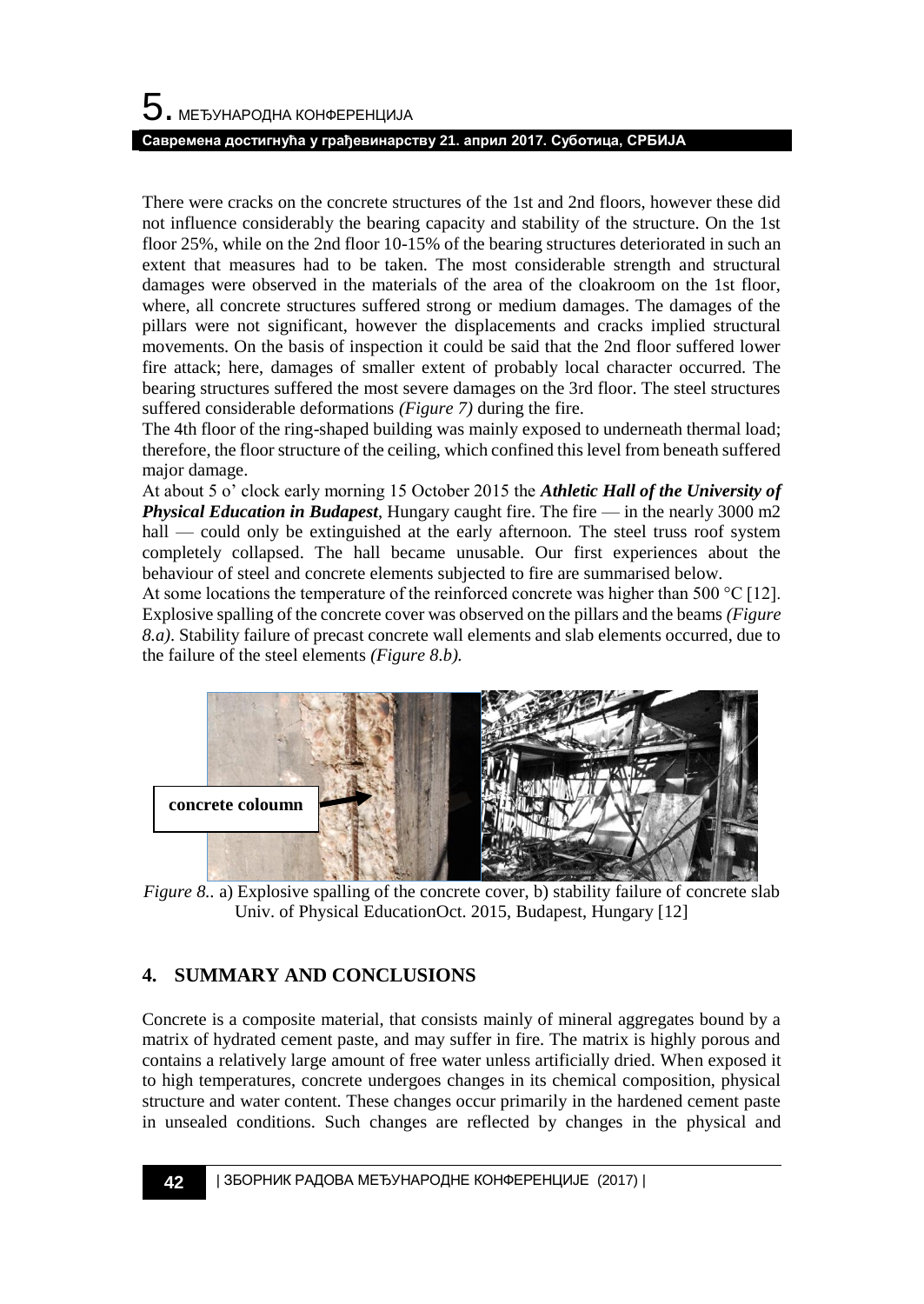#### 5 th INTERNATIONAL CONFERENCE

#### **Contemporary achievements in civil engineering 21. April 2017. Subotica, SERBIA**

mechanical properties of concrete that are associated with temperature increase. Deterioration of material characteristics and structural performance highly depend on constituents and on the temperature history. In order to understand the complex phenomenon due to high temperatures in concrete an extensive study was carried out including filling materials, polypropylene fibers. Our studies were resulted to both material tests, beam tests and structures subjected to high temperatures.

### **1. Results of material tests**

In case of our starting mix (reference mix, Mix 1) cube specimens failed during the heating process within the temperature range of 600 to 800 °C. By addition of 1 kg/m<sup>3</sup> polypropylene fibres, failure of the specimen (corner cracking) did not occur, however, surface cracking was still observed.The highest relative residual compressive strength as well as the minimum amount of surface cracking were observedby changing the filling material from limestone to slag and including also  $1 \text{ kg/m}^3$  polypropylenefibres subjected to 800°C.

### **2. Results of beam tests**

Test beam with reference mix (Mix 1) failed in 12 minutes owing to the complete spalling of concrete cover of the web. Test beam with Mix 2 including 1 kg/m<sup>3</sup> polypropylene fibres failed in 42 minutes in shear (without spalling of concrete cover). Test beam with Mix 4 including 1 kg/m<sup>3</sup> polypropylene fibres and slag as filling material failed in 70 minutes in shear (without spalling of concrete cover).

### **3. Structural behaviour**

In case of the *Budapest Sports Hall*: there were cracks on the concrete structures of the 1st and 2nd floors, however these did not influence considerably the load bearing capacity and stability of the structure. On the 1st floor 25%, while on the 2nd floor 10-15% of the load bearing structures deteriorated in such an extent that measures had to be taken. The most severe strength and structural damages were observed in the materials at the area of the cloakroom on the 1st floor.

In case of slab-interjoists systems: the slabs were damaged due to the fire. Some of the pretensioned E-girders were cracked. The concrete became red-coloured, indicating that the maximum temperature was around 500 °C. The bottom parts of the concrete and the brick interjoists fall down.

In case of the *Athletic Hall of the University of Physical Education in Budapest*: explosive spalling of the concrete cover was observed on the pillars and the beams and stability failure of precast concrete wall elements and slab elements was caused by the failure of the steel elements.

## **ACKNOWLEDGEMENTS**

Authors acknowledge the support by the Hungarian Research Grant NVKP\_16-1-2016- 0019 "Development of concrete products with improved resistance to chemicalcorrosion, fire or freeze-thaw".